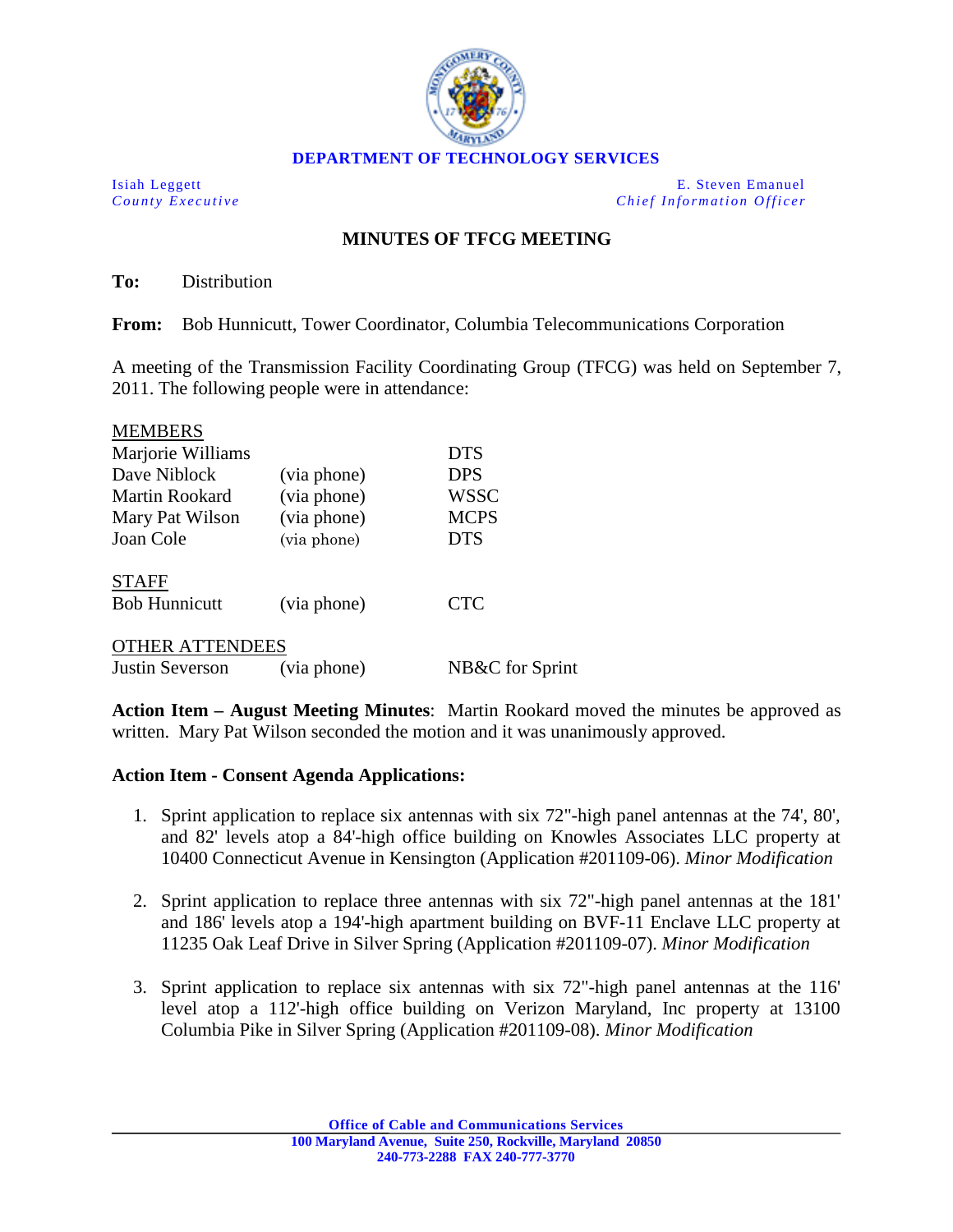- 4. Sprint application to replace six antennas with six 72"-high panel antennas at the 89' level atop an 85'-high office building on Columbia Pike I, LLC property at 10750 Columbia Pike in Silver Spring (Application #201109-09). *Minor Modification*
- 5. Sprint application to replace six antennas with six 72"-high panel antennas at the 74' level atop a 71'-high apartment building on Sunrise Village House, LLC property at 19310 Club House Road in Gaithersburg (Application #201109-10). *Minor Modification*
- 6. Sprint application to replace four antennas with six 72"-high panel antennas at the 151' level atop a 151'-high apartment building on Hillzo Limited Partnership property at 9727 Mt. Pisgah Road in Silver Spring (Application #201109-11). *Minor Modification*
- 7. Sprint application to replace six antennas with six 72"-high panel antennas at the 105' level atop a 125'-high water tank on WSSC property at 21701 Ridge Road in Germantown (Application #201109-12). *Minor Modification Conditioned on the applicant providing written approval from WSSC to replace and attach these antennas.*
- 8. Sprint application to replace three panel antennas with three 72"-high panel antennas at the 97' level of a 100'-high monopole on Wesley Grove United Methodist Church property at 23612 Woodfield Road in Gaithersburg (Application #201109-14). *Minor Modification*
- 9. Sprint application to replace three antennas with six 72"-high panel antennas at the 138' level atop a 147'-high apartment building on Park Montgomery Limited Partnership property at 8860 Piney Branch Road in Silver Spring (Application #201109-15). *Minor Modification*
- 10. Sprint application to replace six antennas with six 72"-high panel antennas at the 131' level atop a 133'-high office building on Takoma Business Center LLC property at 6930 Carroll Avenue in Takoma Park (Application #201109-17). *Minor Modification Conditioned on the applicant filing with the Takoma Park Façade Advisory Board for approval and a permit for this modification.*
- 11. Sprint application to replace three antennas with three 72"-high panel antennas at the 100' level on a 105'-high monopole on Nicholas & V.A. Petrucelli property at 14120 Darnestown Road in Germantown (Application #201109-19). *Minor Modification*
- 12. Sprint application to replace three antennas with six 72"-high panel antennas at the 175' 1evel atop a 177'-high apartment building on Promenade Towers MH Corp property at 5225 Pooks Hill Road in Bethesda (Application #201109-21). *Minor Modification*
- 13. Sprint application to replace three antennas with six 72"-high panel antennas at the 223' level atop a 230'-high office building on Clark Office Bldg LP property at 7500 Old Georgetown Road in Bethesda (Application #201109-22). *Minor Modification*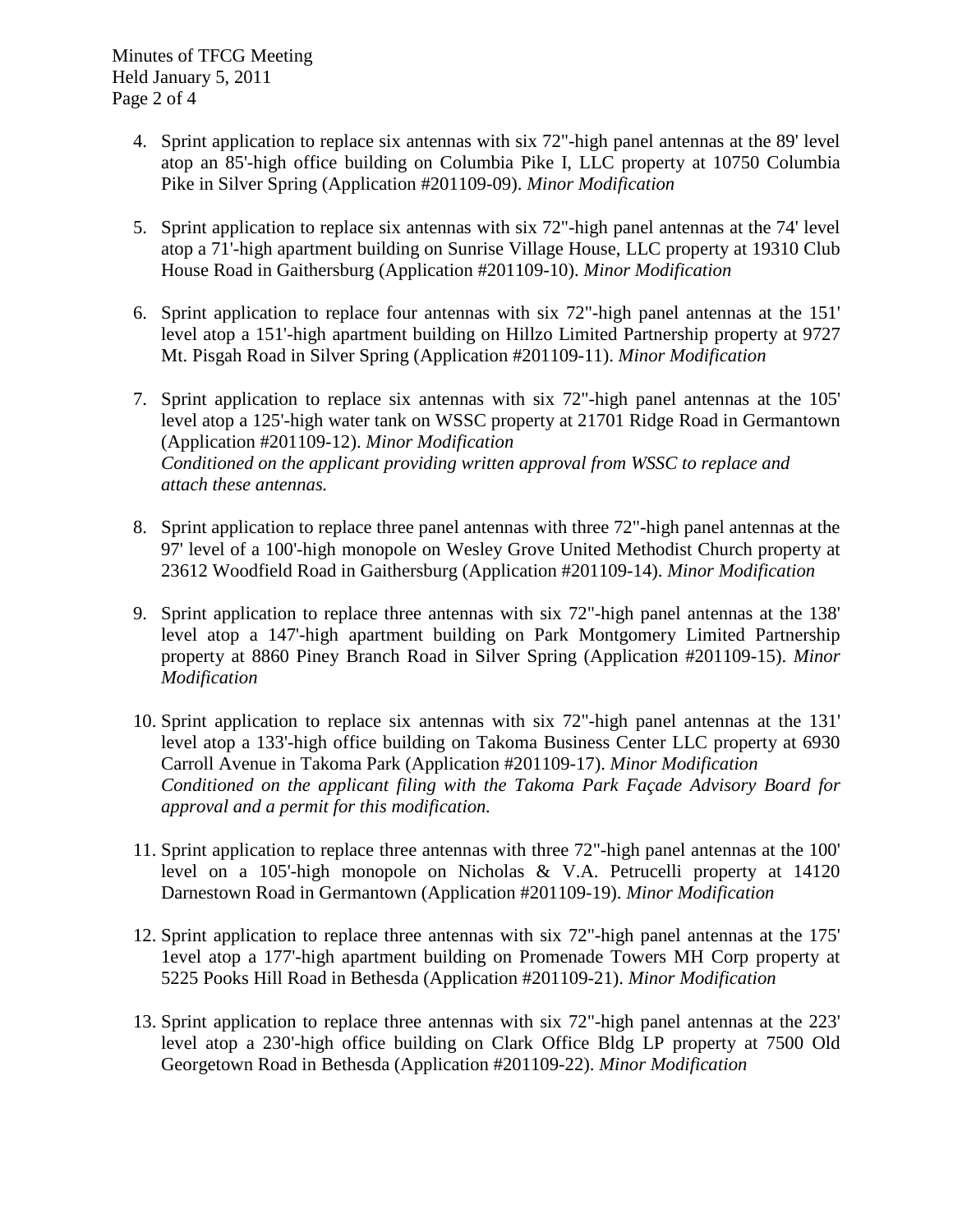Minutes of TFCG Meeting Held January 5, 2011 Page 3 of 4

- 14. Sprint application to replace three antennas with six 72"-high panel antennas at the 100' level on a 110'-high monopole on Silver Spring YMCA property at 9800 Hastings Drive in Silver Spring (Application #201109-24). *Minor Modification Conditioned on submission of a structural analysis report at the time of permitting which states that the changes can be safely made.*
- 15. Sprint application to replace six antennas with three 72"-high panel antennas at the 140' level on a 145'-high PEPCO transmission line tower on PEPCO property at 22400 (block of) Georgia Avenue in Brookeville (Application #201109-25). *Minor Modification*
- 16. AT&T application to add three 72"-high panel antennas at the 153' level on a 150'**-**high monopole on Montgomery County property at 12100 Darnestown Road in Gaithersburg (Application #201109-26). *Minor Modification Conditioned on providing written approval from the County at time of permitting that the antennas may be added and on submission of a structural analysis report at time of permitting that the antennas may safely be added.*
- 17. Sprint application to replace three antennas with six 72"-high panel antennas at the 143' and 150' levels atop a 172'-high apartment building on CR Chevy Chase Partnership property at 8100 Connecticut Avenue in Chevy Chase (Application #201109-28). *Minor Modification*
- 18. Sprint application to replace three antennas with six 72"-high panel antennas at the 115' and 120' levels atop a 112'-high office building on Washington REIT property at 962 Wayne Avenue in Silver Spring (Application #201109-29). *Minor Modification*
- 19. Sprint application to replace six panel antennas with six 72"-high panel antennas at the 130' level of a 130'-high transmission line tower on PEPCO property at Fieldcrest Road and Manor View Drive in Laytonsville (Application #201109-30). *Minor Modification*
- 20. Sprint application to replace six panel antennas with six 72"-high panel antennas at the 150' level of a 142'-high transmission tower on PEPCO property at 18000 Wickham Road in Brookeville (Application #201109-31). *Minor Modification*
- 21. Sprint application to replace six panel antennas with six 72"-high panel antennas at the 135' level of a 140'-high transmission line tower on PEPCO property at 24400 Halterman Road in Gaithersburg (Application #201109-32). *Minor Modification*
- 22. Sprint application to replace three antennas with six 72"-high panel antennas at the 140' level on a 204'-high WSSC standpipe on WSSC property at 2201 Industrial Parkway in Silver Spring (Application #201110-03). *Minor Modification Conditioned on submission of written approval at time of permitting from WSSC to replace and attach these antennas.*